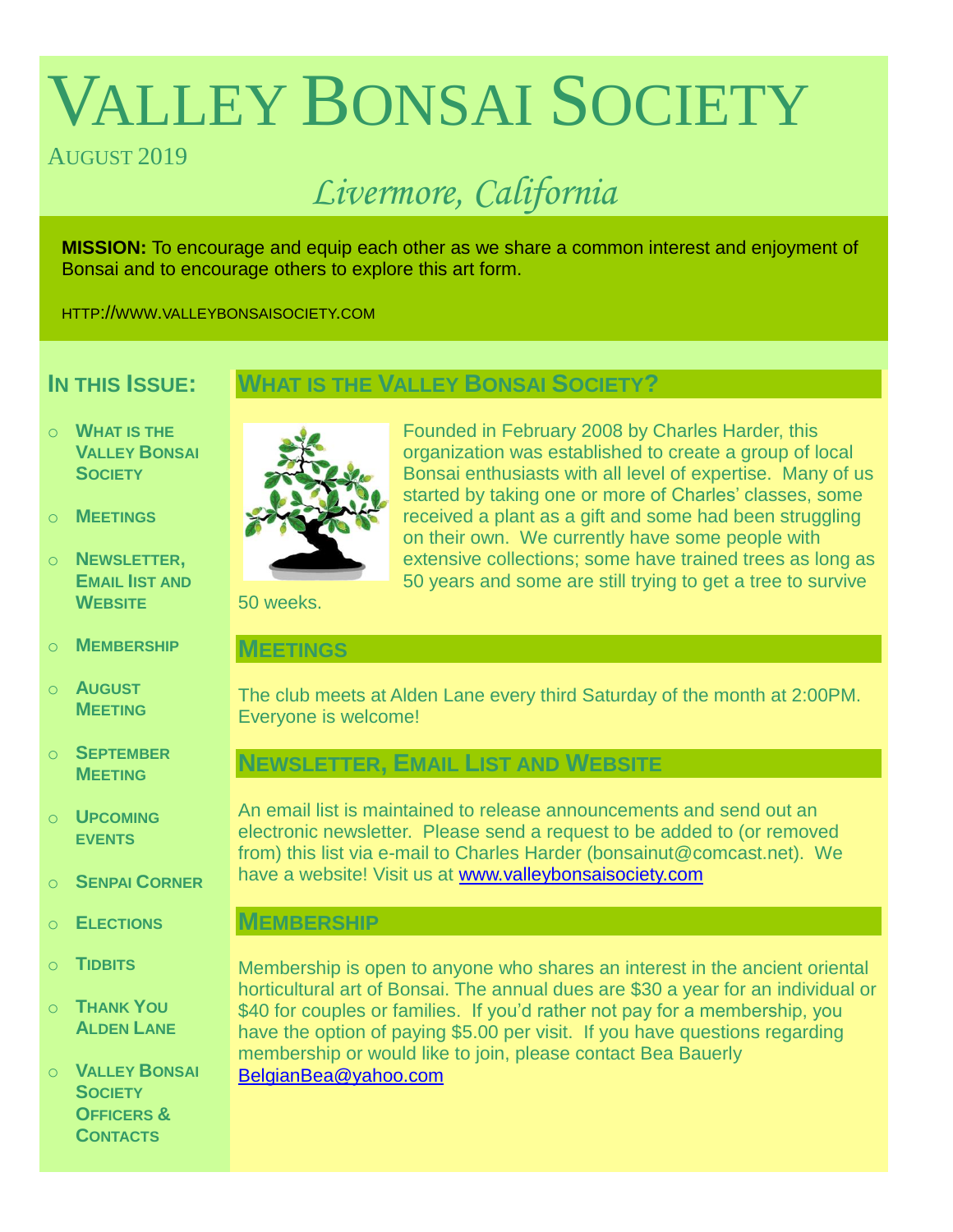#### **AUGUST MEETING**

August meeting was a discussion about our show, what worked, what didn't and what we wanted to do next year. So we are planning on having 2'x3' posters showing the various Bonsai styles as well as the bullet points of the demonstration. Also possibly having an assistant doing the talking while the tree is getting styled, so the demo can be completed in a reasonable time. The other items discussed were (1) to have styled trees with care instructions at our sales table, as people attending the show seem to want to buy a completed tree. (More to follow on that subject) and (2) Raffle a membership.

Finally, Dave Caeton volunteered to advertise our show in the Golden Statement and Dave Wright will advertise in all the local publications.

#### **SEPTEMBER MEETING**

The September meeting will be a workshop, so bring a tree to work on, or just show off. We are back in a time where it is reasonable to re-pot, as your trees are going through a short burst of energy and growing period in preparation for winter. Repotting now, allows for the tree to settle in, the roots to begin to re-establish and then new branches begin to harden off. Then next spring, the tree is ready to spend all of its energy growing and developing.

#### **UPCOMING EVENTS**

#### **October 12 - 13, 2019 Oakland, California**

East Bay Bonsai Society: Annual Show at the Lakeside Park Garden Center at Lake Merritt, located at 666 Bellevue Avenue. Show hours are Saturday 10 AM - 5 PM and Sunday 10 AM - 4 PM with a demonstration at 1PM on Sunday by Sergio Cuan, notable bonsai artist awarded the "finest deciduous bonsai" at the US National Bonsai Exhibition. There will also be a benefit drawing and sale of bonsai and related materials. For additional information, visit [www.eastbaybonsai.org.](http://www.eastbaybonsai.org./)

#### **October 19, 2019 Cupertino, California**

Midori Bonsai Club: 58th Annual Show at the Quinlan Community Center, 10185 N. Stelling Rd. Show hours are 10 AM – 5 PM with demonstration by John Thompson at 1:30 PM and demonstration tree raffled off afterwards. Enjoy our new location and show room with over 60 trees on display. Show will include many vendors selling bonsai related items. Included a large club tree sale, and Doctor Bonsai will be their for guest who bring in a outside bonsai trees. Formal in class bonsai school for outsiders at 10 AM who want to purchase a bonsai starter tree for a nominal charge. Free admission, and plenty of free parking outside the building facility. For further information contact: Jack Christiansen (408) 280-7539, or Jackchristiansen@sbcglobal.net.

#### **SENPAI CORNER**

With Fall starting September 23rd, your trees are getting ready for winter. This year's growth is beginning to harden, your trees are going to put a last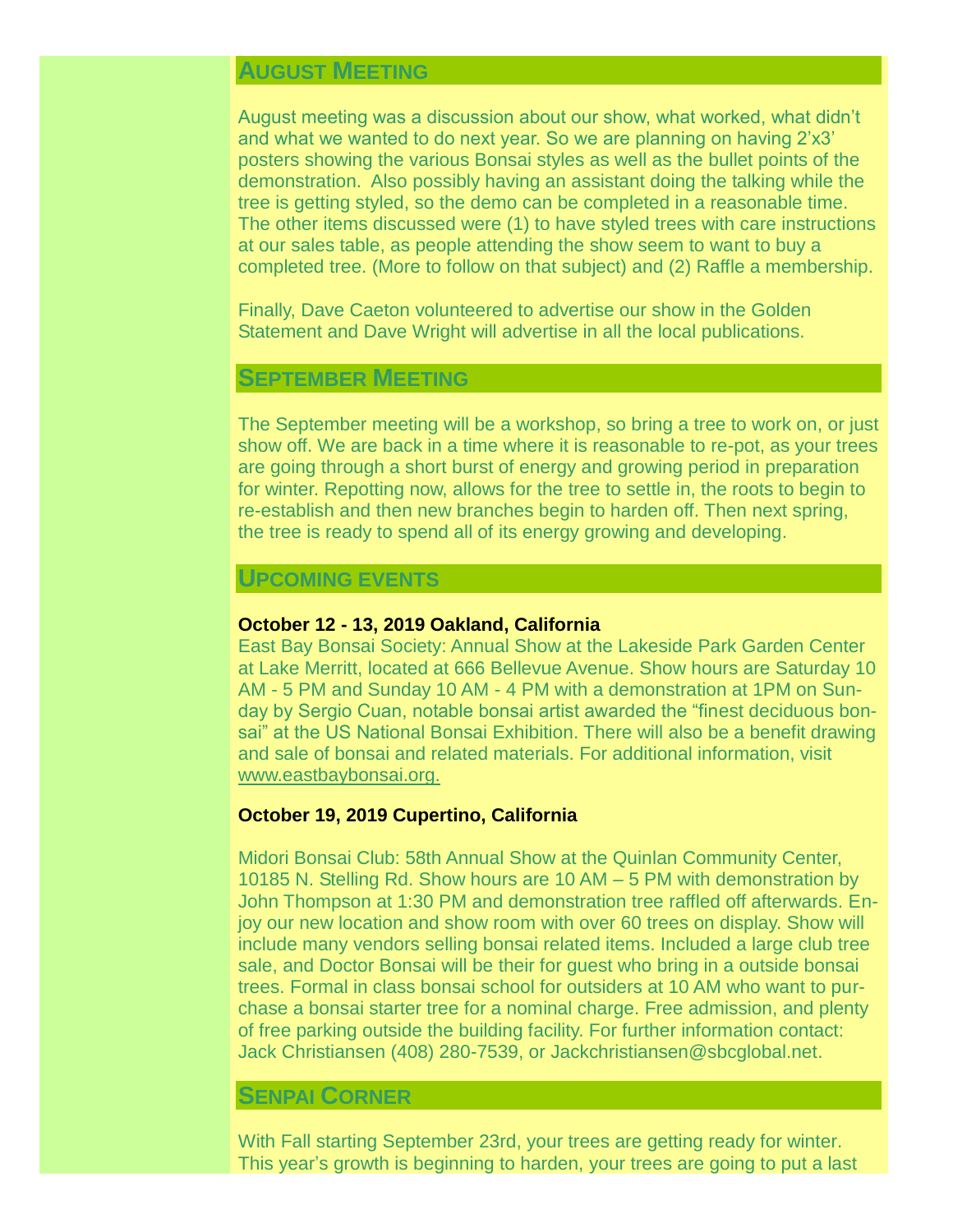little growth period, and remember, leaves will start to wither and go yellow on your deciduous trees. It is inevitable, that I will get contacted by a concerned bonsai owner, worried about their maple tree's leaves getting yellow and falling off. Another thing you should be considering is changing your fertilizer to low or zero nitrogen; so when looking at your package of fertilizer, the first number should be zero or at most five.

#### **ELECTIONS**

Positions on the Board are still available. Please contact Bea if you are interested.

#### **TIDBITS**

We talk often about fertilizer and everyone has a specific product that they prefer. We have mentioned Osmocote, Miracle grow, Grape Seed cakes, Apex, Fish Emulsion….all these are products that you must buy. But, there are things that you probably use on a regular basis that won't cost a thing and can benefit your plants.

#### **Tea bags**

- I keep an empty orange juice bottle filled with water on my kitchen counter and every morning after I have had my tea I simply put my tea bag in that bottle for a cold brew. I then use that water to water my plants. Potted plants benefit from the many minerals in this everyday beverage. I also use the wet tea bags around the base of my orchids. It provides the humidity that it requires.
- You can also use the dry tealeaves when you plant root crops, such as carrots or onions. Tear open an individual-size tea bag, and dump the leaves in the planting hole. This should keep the root maggots away.
- If you start your plants from seeds, you may be familiar with damping off. Damping off (or damping-off) is a horticultural disease or condition, caused by several different pathogens that kill or weaken seeds or seedlings before or after they germinate. It is most prevalent in wet and cool conditions. A simple ingredient can stop this fungal. After drinking some chamomile tea, drop the used bag into 3 ¾ cup of water. After the tea bag as soaked a while, remove it, and pour the water over your seedlings.
- Beat iron deficiency with tea. Acid-loving shrubs grown in alkaline soil can end up low in iron. Watch for yellowing leaves on rhododendrons, azaleas and blueberries. At the first sign, give them a sip of tea. Steep used tea bags and pour the cooled liquid around the base of these plants for an instant boost.
- Keep slugs away by surrounding a plant with a circle of tea eaves and coffee grounds.